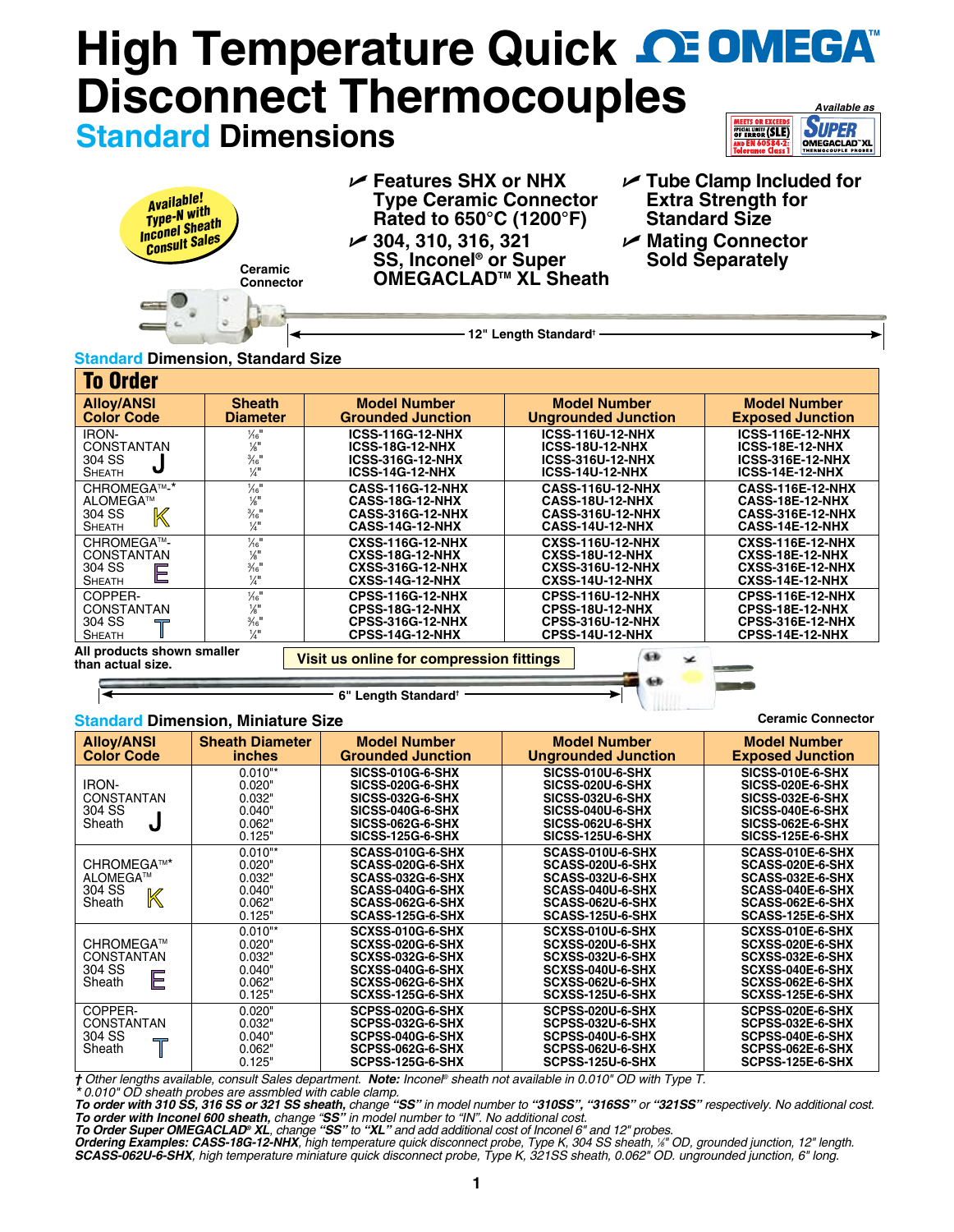# **High Temperature Quick CE OMEGA® Disconnect Thermocouples** *Available as* **SUPER Metric Dimensions SPECIAL LIMITS (SLE)**

| <b>Available!</b><br>Available:<br>Type-N with<br>Inconel Sheath<br>Consult Sales<br>Ceramic<br><b>Connector</b> | $\mathcal{V}$ Features SHX or NHX<br><b>Type Ceramic Connector</b><br>Rated to 650°C (1200°F)<br>$\swarrow$ 304, 310, 316, 321<br><b>SS, Inconel<sup>®</sup> or Super</b><br>OMEGACLAD <sup>™</sup> XL Sheath | $\sqrt{ }$ Tube Clamp Included for<br><b>Extra Strength for</b><br><b>Standard Size</b><br>$\nu$ Mating Connector<br><b>Sold Separately</b> |
|------------------------------------------------------------------------------------------------------------------|---------------------------------------------------------------------------------------------------------------------------------------------------------------------------------------------------------------|---------------------------------------------------------------------------------------------------------------------------------------------|
| <u>.</u>                                                                                                         | 12" Length Standard <sup>+</sup>                                                                                                                                                                              |                                                                                                                                             |

# **Metric Dimension, Standard Size**

| <b>To Order</b>                                                   |                                         |                                                                                                       |                                                                                                       |                                                                                                       |
|-------------------------------------------------------------------|-----------------------------------------|-------------------------------------------------------------------------------------------------------|-------------------------------------------------------------------------------------------------------|-------------------------------------------------------------------------------------------------------|
| <b>Alloy/ANSI</b><br><b>Color Code</b>                            | <b>Sheath Diameter</b><br><i>inches</i> | <b>Model Number</b><br><b>Grounded Junction</b>                                                       | <b>Model Number</b><br><b>Ungrounded Junction</b>                                                     | <b>Model Number</b><br><b>Exposed Junction</b>                                                        |
| <b>IRON-</b><br><b>CONSTANTAN</b><br>304 SS<br>J<br><b>SHEATH</b> | 1.5<br>3.0<br>4.5<br>6.0                | <b>ICSS-M15G-300-NHX</b><br><b>ICSS-M30G-300-NHX</b><br><b>ICSS-M45G-300-NHX</b><br>ICSS-M60G-300-NHX | <b>ICSS-M15U-300-NHX</b><br><b>ICSS-M30U-300-NHX</b><br><b>ICSS-M45U-300-NHX</b><br>ICSS-M60U-300-NHX | <b>ICSS-M15E-300-NHX</b><br><b>ICSS-M30E-300-NHX</b><br><b>ICSS-M45E-300-NHX</b><br>ICSS-M60E-300-NHX |
| CHROMEGA™-<br>ALOMEGA™*<br>304 SS<br>K<br><b>SHEATH</b>           | 1.5<br>3.0<br>4.5<br>6.0                | <b>CASS-M15G-300-NHX</b><br><b>CASS-M30G-300-NHX</b><br>CASS-M45G-300-NHX<br>CASS-M60G-12-NHX         | <b>CASS-M15U-300-NHX</b><br><b>CASS-M30U-300-NHX</b><br><b>CASS-M45U-300-NHX</b><br>CASS-M60U-300-NHX | <b>CASS-M15E-300-NHX</b><br><b>CASS-M30E-300-NHX</b><br>CASS-M45E-300-NHX<br>CASS-M60E-300-NHX        |
| CHROMEGA™-<br><b>CONSTANTAN</b><br>304 SS<br>Е<br><b>SHEATH</b>   | 1.5<br>3.0<br>4.5<br>6.0                | <b>CXSS-M15G-300-NHX</b><br><b>CXSS-M30G-300-NHX</b><br>CXSS-M45G-300-NHX<br>CXSS-M60G-300-NHX        | <b>CXSS-M15U-300-NHX</b><br><b>CXSS-M30U-300-NHX</b><br><b>CXSS-M45U-300-NHX</b><br>CXSS-M60U-300-NHX | <b>CXSS-M15E-300-NHX</b><br><b>CXSS-M30E-300-NHX</b><br>CXSS-M45E-300-NHX<br>CXSS-M60E-300-NHX        |
| COPPER-<br><b>CONSTANTAN</b><br>304 SS<br><b>SHEATH</b>           | 1.5<br>3.0<br>4.5<br>6.0                | <b>CPSS-M15G-300-NHX</b><br><b>CPSS-M30G-300-NHX</b><br>CPSS-M45G-300-NHX<br><b>CPSS-M60G-300-NHX</b> | <b>CPSS-M15U-300-NHX</b><br><b>CPSS-M30U-300-NHX</b><br><b>CPSS-M45U-300-NHX</b><br>CPSS-M60U-300-NHX | CPSS-M15E-300-NHX<br>CPSS-M30E-300-NHX<br>CPSS-M45E-300-NHX<br>CPSS-M60E-300-NHX                      |
| All products shown<br>smaller than actual size.                   |                                         | Visit us online for compression fittings                                                              | œ                                                                                                     | --                                                                                                    |

#### **6" Length Standard†**

## **Metric Dimension, Miniature Size**

| <b>Metric Dimension, Miniature Size</b>                      | <b>Ceramic Connector</b>                     |                                                                                                                                                                                  |                                                                                                                                                                                  |                                                                                                                                                                           |
|--------------------------------------------------------------|----------------------------------------------|----------------------------------------------------------------------------------------------------------------------------------------------------------------------------------|----------------------------------------------------------------------------------------------------------------------------------------------------------------------------------|---------------------------------------------------------------------------------------------------------------------------------------------------------------------------|
| <b>Alloy/ANSI</b><br><b>Color Code</b>                       | <b>Sheath Diameter</b><br><i>inches</i>      | <b>Model Number</b><br><b>Grounded Junction</b>                                                                                                                                  | <b>Model Number</b><br><b>Ungrounded Junction</b>                                                                                                                                | <b>Model Number</b><br><b>Exposed Junction</b>                                                                                                                            |
| IRON-<br><b>CONSTANTAN</b><br>304 SS<br>J<br>Sheath          | $0.25*$<br>0.50<br>0.75<br>1.0<br>1.5<br>3.0 | <b>SICSS-M025G-150-SHX</b><br><b>SICSS-M050G-150-SHX</b><br><b>SICSS-M075G-150-SHX</b><br><b>SICSS-M100G-150-SHX</b><br><b>SICSS-M150G-150-SHX</b><br><b>SICSS-M300G-150-SHX</b> | <b>SICSS-M025U-150-SHX</b><br><b>SICSS-M050U-150-SHX</b><br><b>SICSS-M075U-150-SHX</b><br><b>SICSS-M100U-150-SHX</b><br><b>SICSS-M150U-150-SHX</b><br><b>SICSS-M300U-150-SHX</b> | <b>SICSS-M025E-150-SHX</b><br><b>SICSS-M050E-150-SHX</b><br><b>SICSS-M075E-150-SHX</b><br>SICSS-M100E-150-SHX<br><b>SICSS-M150E-150-SHX</b><br><b>SICSS-M300E-150-SHX</b> |
| CHROMEGA™-<br>ALOMEGA™ <sup>*</sup><br>304 SS<br>K<br>Sheath | $0.25*$<br>0.50<br>0.75<br>1.0<br>1.5<br>3.0 | <b>SCASS-M025G-150-SHX</b><br><b>SCASS-M050G-150-SHX</b><br>SCASS-M075G-150-SHX<br><b>SCASS-M100G-150-SHX</b><br>SCASS-M150G-150-SHX<br><b>SCASS-M300G-150-SHX</b>               | <b>SCASS-M025U-150-SHX</b><br>SCASS-M050U-150-SHX<br>SCASS-M075U-150-SHX<br>SCASS-M100U-150-SHX<br>SCASS-M150U-150-SHX<br><b>SCASS-M300U-150-SHX</b>                             | SCASS-M025E-150-SHX<br>SCASS-M050E-150-SHX<br>SCASS-M075E-150-SHX<br>SCASS-M100E-150-SHX<br>SCASS-M150E-150-SHX<br>SCASS-M300E-150-SHX                                    |
| CHROMEGA™-<br><b>CONSTANTAN</b><br>304 SS<br>E<br>Sheath     | $0.25*$<br>0.50<br>0.75<br>1.0<br>1.5<br>3.0 | <b>SCXSS-M025G-150-SHX</b><br><b>SCXSS-M050G-150-SHX</b><br>SCXSS-M075G-150-SHX<br>SCXSS-M100G-150-SHX<br><b>SCXSS-M150G-150-SHX</b><br><b>SCXSS-M300G-150-SHX</b>               | SCXSS-M025U-150-SHX<br><b>SCXSS-M050U-150-SHX</b><br>SCXSS-M075U-150-SHX<br>SCXSS-M100U-150-SHX<br>SCXSS-M150U-150-SHX<br>SCXSS-M300U-150-SHX                                    | SCXSS-M025E-150-SHX<br>SCXSS-M050E-150-SHX<br>SCXSS-M075E-150-SHX<br>SCXSS-M100E-150-SHX<br><b>SCXSS-M150E-150-SHX</b><br>SCXSS-M300E-150-SHX                             |
| COPPER-<br><b>CONSTANTAN</b><br>304 SS<br>╦<br>Sheath        | 0.50<br>0.75<br>1.0<br>1.5<br>3.0            | SCPSS-M050G-150-SHX<br><b>SCPSS-M075G-150-SHX</b><br>SCPSS-M100G-150-SHX<br><b>SCPSS-M150G-150-SHX</b><br>SCPSS-M300G-150-SHX                                                    | SCPSS-M050U-150-SHX<br>SCPSS-M075U-150-SHX<br>SCPSS-M100U-150-SHX<br>SCPSS-M150U-150-SHX<br><b>SCPSS-M300U-150-SHX</b>                                                           | SCPSS-M050E-150-SHX<br>SCPSS-M075E-150-SHX<br>SCPSS-M100E-150-SHX<br>SCPSS-M150E-150-SHX<br>SCPSS-M300E-150-SHX                                                           |

*† Other lengths available, consult Sales Department. Note: Inconel sheath not available in 0.25 mm OD with Type T. \* 0.25 mm OD sheath probes are assmbled with cable clamp.*

*To order with 310 SS, 316 SS or 321 SS sheath, change "SS" in model number to "310SS", "316SS" or "321SS" respectively. No add'l cost.*  To order with Inconel 600 sheath, change "SS" in model number to "IN", No additional cost.<br>To Order Super OMEGACLAD™ XL change "SS" to "XL" for additional cost to price of Inconel 150 and 300 mm probes.

*Ordering Examples: CASS-M300G-300-NHX, high temperature quick disconnect probe, Type K, 304 SS sheath, 3 mm OD, grounded junction, 300 mm length. SCASS-M150U-150-SHX, high temperature miniature quick disconnect probe, Type K, 321SS sheath, 1.5 mm OD, ungrounded junction, 150 mm long.*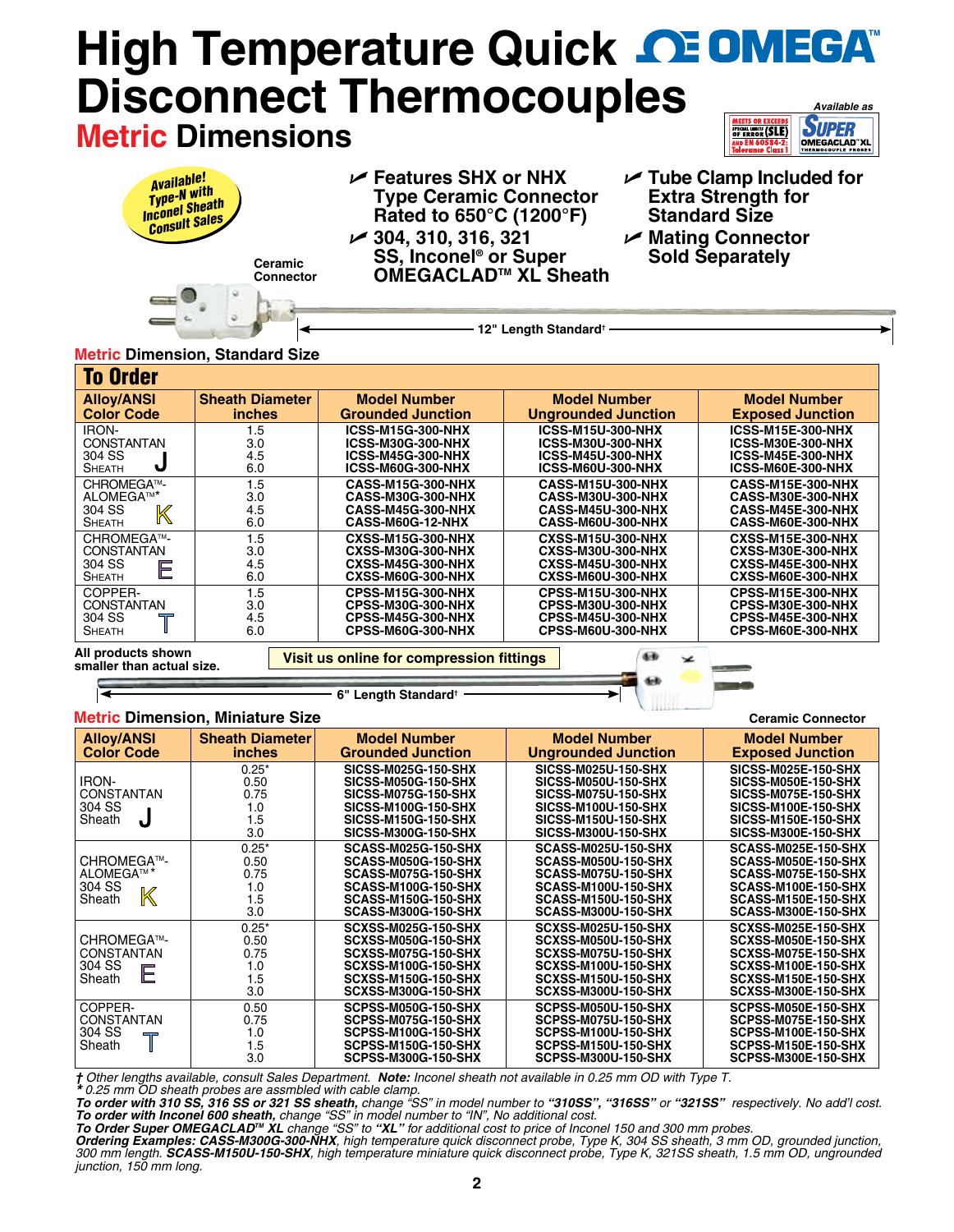# **Standard, Standard Size**

| <b>Alloy/ANSI</b><br><b>Color Code</b>                                | <b>Grounded Junction</b><br>Model No.                                                                  | <b>Ungrounded</b><br><b>Junction</b><br>Model No.                                                      | <b>Exposed</b><br><b>Junction</b><br><b>Model No.</b>                                                  | <b>Mating</b><br><b>Connector</b><br>Model No. | Cable<br><b>Clamp</b><br><b>Model No.</b> | <b>Safety</b><br><b>Clip</b><br>Model No. |
|-----------------------------------------------------------------------|--------------------------------------------------------------------------------------------------------|--------------------------------------------------------------------------------------------------------|--------------------------------------------------------------------------------------------------------|------------------------------------------------|-------------------------------------------|-------------------------------------------|
| iron-<br><b>CONSTANTAN</b><br>304 SS<br>J<br>Sheath                   | <b>ICSS-116G-12-NHX</b><br><b>ICSS-18G-12-NHX</b><br><b>ICSS-316G-12-NHX</b><br><b>ICSS-14G-12-NHX</b> | <b>ICSS-116U-12-NHX</b><br><b>ICSS-18U-12-NHX</b><br><b>ICSS-316U-12-NHX</b><br><b>ICSS-14U-12-NHX</b> | <b>ICSS-116E-12-NHX</b><br><b>ICSS-18E-12-NHX</b><br><b>ICSS-316E-12-NHX</b><br><b>ICSS-14E-12-NHX</b> | NHX-J-F                                        |                                           |                                           |
| CHROMEGA™-*<br>ALOMEGA™<br>304 SS<br>$\mathbb K$<br>Sheath            | <b>CASS-116G-12-NHX</b><br><b>CASS-18G-12-NHX</b><br><b>CASS-316G-12-NHX</b><br><b>CASS-14G-12-NHX</b> | <b>CASS-116U-12-NHX</b><br><b>CASS-18U-12-NHX</b><br><b>CASS-316U-12-NHX</b><br>CASS-14U-12-NHX        | <b>CASS-116E-12-NHX</b><br>CASS-18E-12-NHX<br><b>CASS-316E-12-NHX</b><br>CASS-14E-12-NHX               | NHX-K-F                                        |                                           |                                           |
| CHROMEGA™-<br><b>CONSTANTAN</b><br>304 SS<br>E<br>Sheath              | <b>CXSS-116G-12-NHX</b><br><b>CXSS-18G-12-NHX</b><br><b>CXSS-316G-12-NHX</b><br><b>CXSS-14G-12-NHX</b> | <b>CXSS-116U-12-NHX</b><br><b>CXSS-18U-12-NHX</b><br><b>CXSS-316U-12-NHX</b><br><b>CXSS-14U-12-NHX</b> | <b>CXSS-116E-12-NHX</b><br><b>CXSS-18E-12-NHX</b><br><b>CXSS-316E-12-NHX</b><br><b>CXSS-14E-12-NHX</b> | NHX-E-F                                        | <b>PCLM-NHX</b>                           | <b>HTCL</b>                               |
| COPPER-<br>CONSTANTAN<br>304 SS<br>$\overline{\phantom{a}}$<br>Sheath | <b>CPSS-116G-12-NHX</b><br><b>CPSS-18G-12-NHX</b><br><b>CPSS-316G-12-NHX</b><br><b>CPSS-14G-12-NHX</b> | <b>CPSS-116U-12-NHX</b><br><b>CPSS-18U-12-NHX</b><br><b>CPSS-316U-12-NHX</b><br><b>CPSS-14U-12-NHX</b> | <b>CPSS-116E-12-NHX</b><br>CPSS-18E-12-NHX<br><b>CPSS-316E-12-NHX</b><br>CPSS-14E-12-NHX               | NHX-T-F                                        |                                           |                                           |

## **Standard, Miniature Size**

| <b>Alloy/ANSI</b><br><b>Color Code</b>                     | <b>Grounded Junction</b><br><b>Model No.</b>                                                                                                            | <b>Ungrounded</b><br><b>Junction</b><br><b>Model No.</b>                                                                                                | <b>Exposed</b><br><b>Junction</b><br><b>Model No.</b>                                                                                     | <b>Mating</b><br><b>Connector</b><br><b>Model No.</b> | Cable<br><b>Clamp</b><br><b>Model No.</b> |
|------------------------------------------------------------|---------------------------------------------------------------------------------------------------------------------------------------------------------|---------------------------------------------------------------------------------------------------------------------------------------------------------|-------------------------------------------------------------------------------------------------------------------------------------------|-------------------------------------------------------|-------------------------------------------|
| IRON-<br><b>CONSTANTAN</b><br>304 SS<br>Sheath<br>ل        | <b>SICSS-010G-6-SHX</b><br><b>SICSS-020G-6-SHX</b><br><b>SICSS-032G-6-SHX</b><br>SICSS-040G-6-SHX<br><b>SICSS-062G-6-SHX</b><br><b>SICSS-125G-6-SHX</b> | <b>SICSS-010U-6-SHX</b><br><b>SICSS-020U-6-SHX</b><br><b>SICSS-032U-6-SHX</b><br>SICSS-040U-6-SHX<br><b>SICSS-062U-6-SHX</b><br><b>SICSS-125U-6-SHX</b> | SICSS-010E-6-SHX<br><b>SICSS-020E-6-SHX</b><br><b>SICSS-032E-6-SHX</b><br>SICSS-040E-6-SHX<br>SICSS-062E-6-SHX<br><b>SICSS-125E-6-SHX</b> | SHX-J-F                                               |                                           |
| CHROMEGA™-*<br>ALOMEGA™<br>304 SS<br>$\mathbb K$<br>Sheath | SCASS-010G-6-SHX<br>SCASS-020G-6-SHX<br>SCASS-032G-6-SHX<br>SCASS-040G-6-SHX<br>SCASS-062G-6-SHX<br>SCASS-125G-6-SHX                                    | SCASS-010U-6-SHX<br>SCASS-020U-6-SHX<br>SCASS-032U-6-SHX<br>SCASS-040U-6-SHX<br>SCASS-062U-6-SHX<br>SCASS-125U-6-SHX                                    | SCASS-010E-6-SHX<br>SCASS-020E-6-SHX<br>SCASS-032E-6-SHX<br>SCASS-040E-6-SHX<br>SCASS-062E-6-SHX<br>SCASS-125E-6-SHX                      | SHX-K-F                                               | PCLM-SHX                                  |
| CHROMEGA™-<br><b>CONSTANTAN</b><br>304 SS<br>Sheath<br>E   | SCXSS-010G-6-SHX<br>SCXSS-020G-6-SHX<br>SCXSS-032G-6-SHX<br>SCXSS-040G-6-SHX<br>SCXSS-062G-6-SHX<br>SCXSS-125G-6-SHX                                    | SCXSS-010U-6-SHX<br>SCXSS-020U-6-SHX<br>SCXSS-032U-6-SHX<br>SCXSS-040U-6-SHX<br>SCXSS-062U-6-SHX<br>SCXSS-125U-6-SHX                                    | SCXSS-010E-6-SHX<br>SCXSS-020E-6-SHX<br>SCXSS-032E-6-SHX<br>SCXSS-040E-6-SHX<br>SCXSS-062E-6-SHX<br>SCXSS-125E-6-SHX                      | SHX-E-F                                               |                                           |
| COPPER-<br><b>CONSTANTAN</b><br>304 SS<br>Τ<br>Sheath      | SCPSS-020G-6-SHX<br>SCPSS-032G-6-SHX<br>SCPSS-040G-6-SHX<br>SCPSS-062G-6-SHX<br>SCPSS-125G-6-SHX                                                        | SCPSS-020U-6-SHX<br>SCPSS-032U-6-SHX<br>SCPSS-040U-6-SHX<br>SCPSS-062U-6-SHX<br>SCPSS-125U-6-SHX                                                        | SCPSS-020E-6-SHX<br>SCPSS-032E-6-SHX<br>SCPSS-040E-6-SHX<br>SCPSS-062E-6-SHX<br>SCPSS-125E-6-SHX                                          | SHX-T-F                                               |                                           |

*All Accessories Sold Seperately.*

*\* 0.010" OD sheath probes are assmbled with cable clamp.*